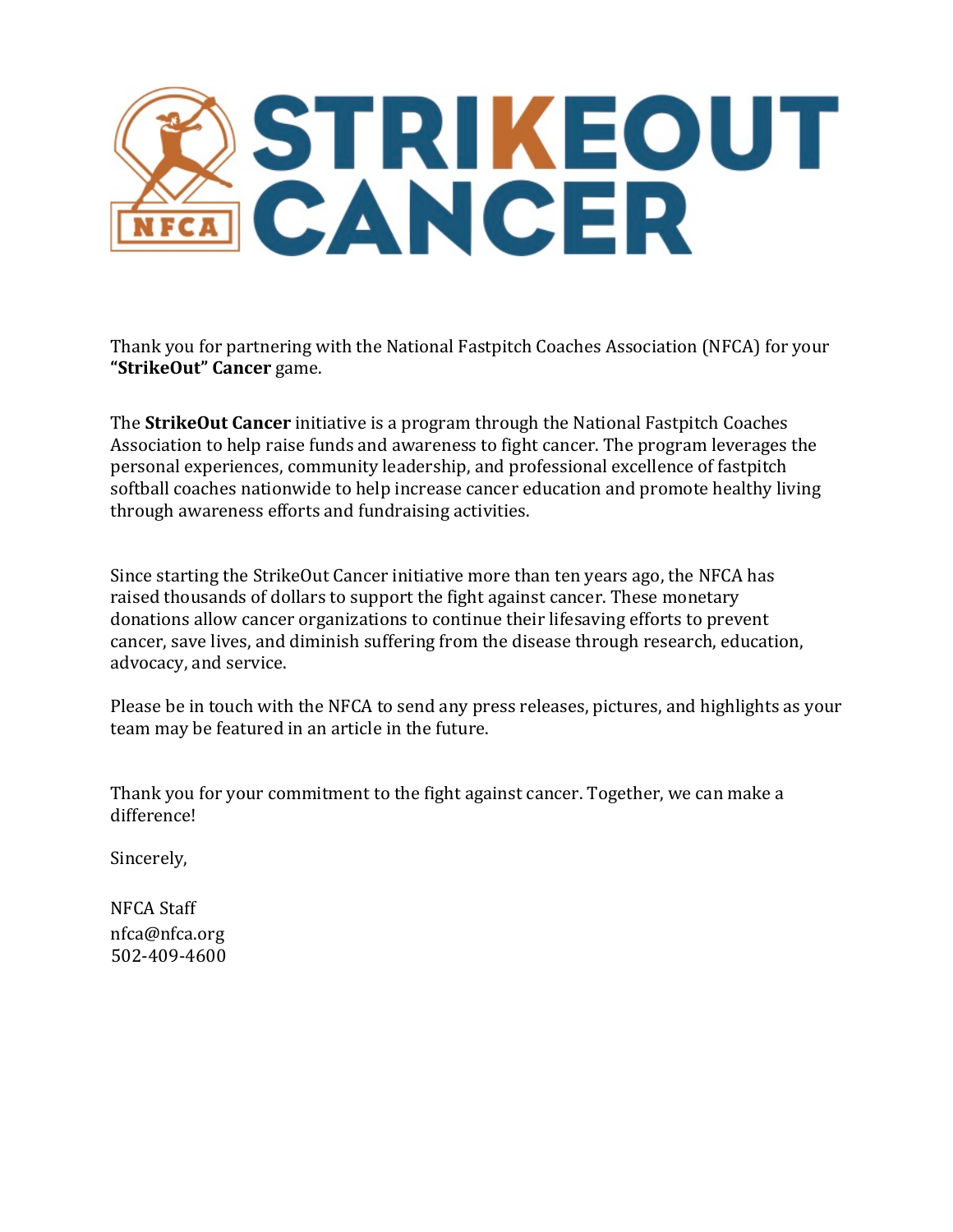

# **Suggestions and Tips for Getting Started**

Coaches across the country host various fundraising activities through the StrikeOut Cancer initiative. The following suggestions will help you get started and ensure fundraising success as you plan and host your events.

- $\blacklozenge$  Inform your athletic department and coaching staff about your participation in StrikeOut Cancer and your personal commitment to the fight against cancer. Obtain their support for your efforts.
- $\blacklozenge$  Designate one person as your liaison to recruit a committee of four to five volunteers (coaching staff, booster club members, local business people, students, etc.) to help plan, organize, and implement your fundraiser(s).
- $\blacklozenge$  Make every effort to secure a local sponsor to underwrite expenses or match proceeds raised.
- $\blacklozenge$  Promote your involvement in StrikeOut Cancer as much as possible (i.e. television/radio shows, campus newsletter, local newspaper, local news conferences, public service announcements, local businesses, fraternities/sororities, etc.)
- $\blacklozenge$  Promote your planned events through various media outlets, providing at least 30 days notice. Make every attempt to secure positive publicity for your events. In light of your status as a community leader and role model for youth and adults alike, StrikeOut Cancer presents a wonderful opportunity to enhance community relations and create a positive image for you as a coach, your school, and the fastpitch softball program.
- $\blacklozenge$  Encourage opposing team coaches to participate in your event(s) as well, with donations being made on behalf of both teams (contact opposing team at least 30 days in advance)
- $\blacklozenge$  Have sponsors and/or designated cancer organization set up a table to provide information at the game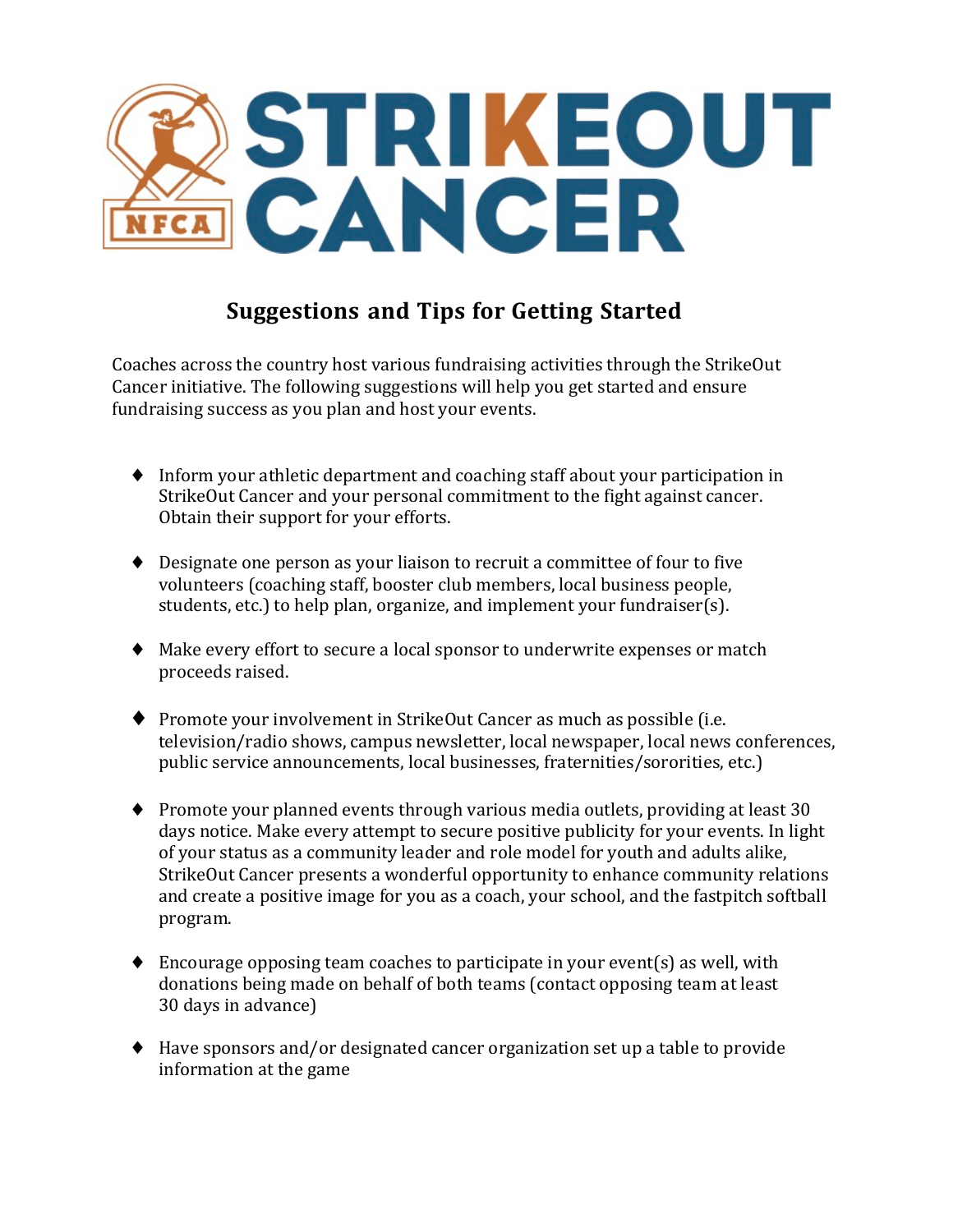

## **DESIGNATE A GAME DAY**

Choose one game during the season to designate as your StrikeOut Cancer game. This game is usually played against a well-known rival where expected attendance is high. We suggest considering the following factors in determining your fundraising strategy:

- $\blacklozenge$  If applicable, add several dollars (\$1-\$5) to the game admission price, with the extra funds being donated to the cancer organization of your choice, or donate 100 percent of admission and concession proceeds without asking for the additional charge.
- ◆ Pre-game: Secure a corporation or local business to donate a specified amount for every strikeout pitch recorded during the game.
- $\blacklozenge$  Encourage a student group to canvas the stands and collect donations
- $\blacklozenge$  Encourage fans and corporations to make a monetary pledge toward every strikeout pitch recorded during the designated game.
- $\blacklozenge$  For a registration fee, allow students, local businesses, and fans to shag balls with the team before the game or between doubleheaders.
- $\blacklozenge$  Hold team raffles and auctions that include items such as autographed game balls, team jerseys, other university items, donated prizes, etc.
- $\blacklozenge$  Make a personal plea to fans asking for contributions to support the fight against cancer.
- $\blacklozenge$  Recognize a cancer survivor that has a connection with the program by having them throw the first pitch or join the team in the dugout during the game. Publicly recognize the individual during the game, and give them the chance to tell their personal cancer story.
- $\blacklozenge$  Recognize all cancer survivors in attendance in some way (group photo with the team, have all throw out a first pitch, etc.)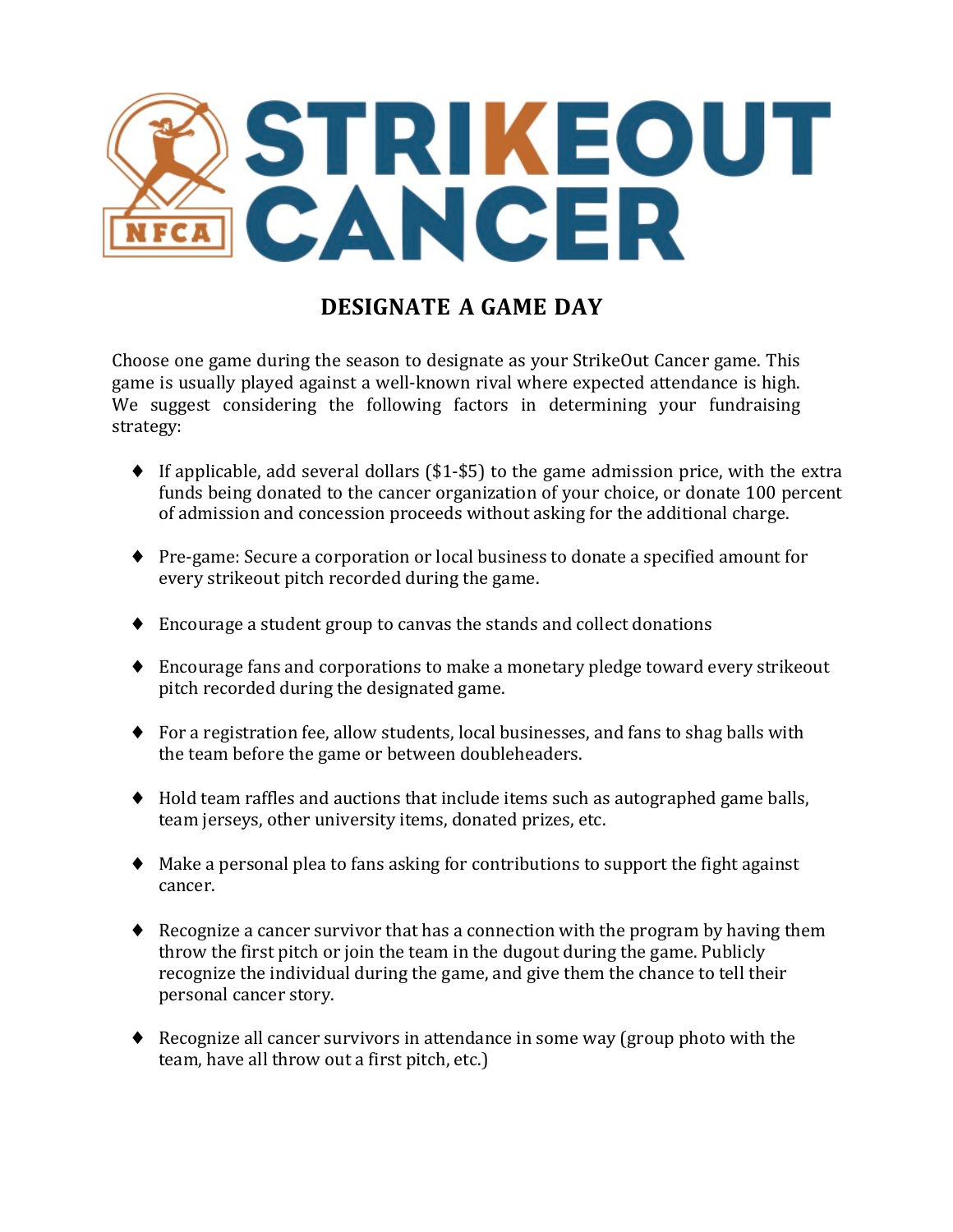

# **Other Suggested Events:**

**First Pitch Breakfast** (pre-season event):

The First Pitch Breakfast (breakfast, lunch, or dinner), generally held during the preseason, brings your supporters and the university softball program together to update boosters and fans on your season expectations and to communicate your commitment to eliminating cancer as a major health problem.

- $\blacklozenge$  Committee for the game should host the event and solicit a sponsor to donate the cost of catering or any related expenses
- $\blacklozenge$  Hold the event on campus, at a local restaurant, or at another convenient location
- $\blacklozenge$  Strongly consider asking sponsors to match the proceeds raised at your event
- $\blacklozenge$  Agenda for the breakfast should include highlights from the previous season, season predictions and should have a strong focus on how to best fundraise for the StrikeOut game

## **StrikeOut Cancer Challenge (Season Event):**

Instead of just focusing on one StrikeOut game, we welcome teams to devote a whole season to raising funds for StrikeOut. To raise funds during the softball season, participating coaches can challenge students, their fans, and local businesses to make a monetary pledge for every strikeout pitch recorded by the team. You can promote this event throughout your season to encourage participation and emphasize your personal commitment to making a difference in the fight against cancer. At the end of the season, participants are informed of how many strikeouts were recorded during the season to make their corresponding donation.